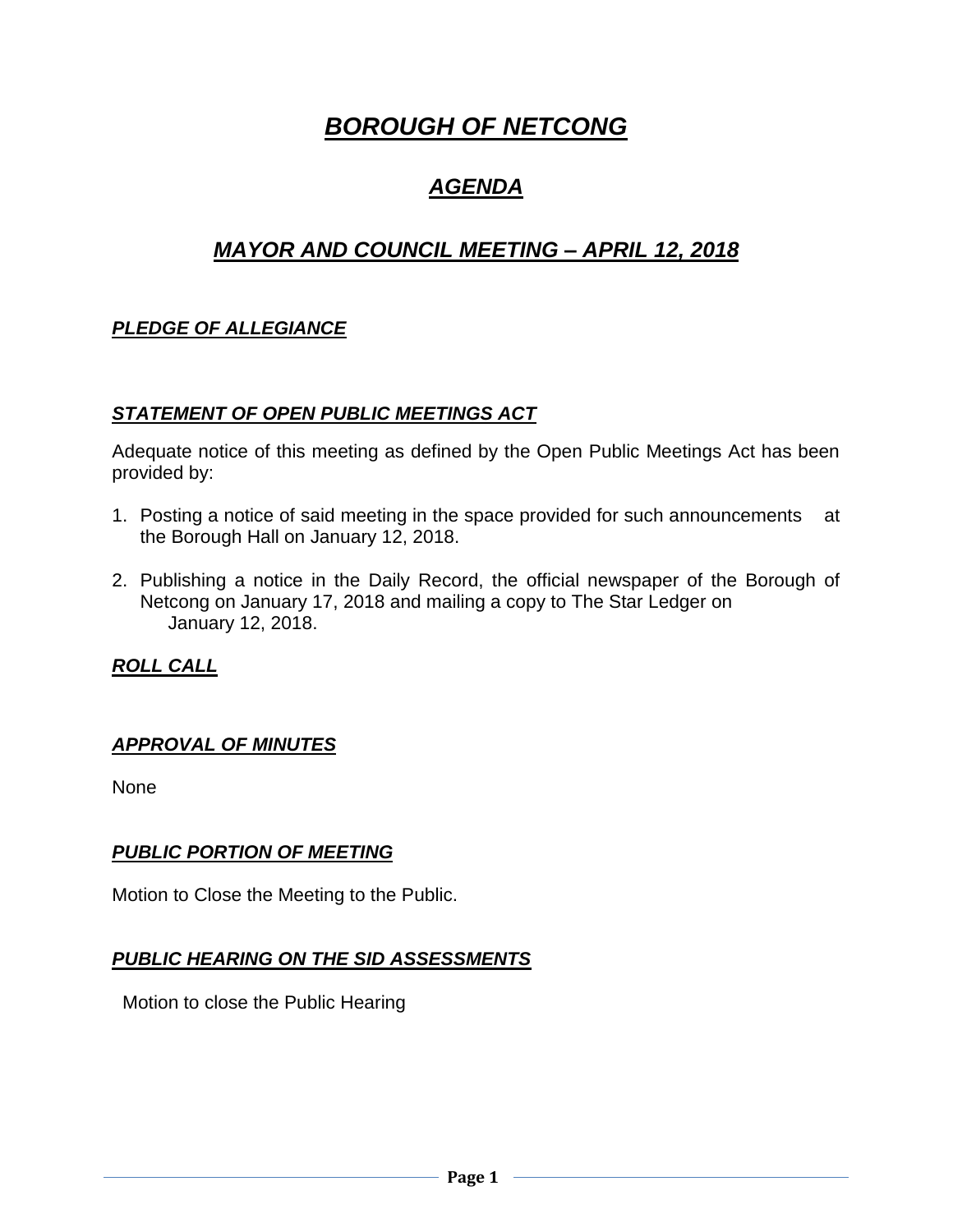**Resolution #2018-39 -** Resolution Approving the Property Assessments for the Netcong Community Partnership Special Improvement District of the Borough of Netcong

**Resolution #2018-40 –** Approving the Introduction of the 2018 Budget of the Netcong Community Partnership Special Improvement District and Authorizing a Public Hearing to Be Held Thereon

### *ORDINANCE ADOPTIONS*

**1. Ordinance 2018-2-** AN ORDINANCE AUTHORIZING THE POLICE CHIEF TO EXECUTE AN APPLICATION FOR A CHARITABLE SOLICITATION PERMIT FOR AMERICAN LEGION AMBULANCE CORP OF STANHOPE/NETCONG'S "COIN DROP" ON JUNE 8TH, JUNE 9TH 2018 AND ON SEPTEMBER 7TH, AND SEPTEMBER 8<sup>th,</sup> 2018 AT THE INTERSECTIONS OF ALLEN STREET AND LEDGEWOOD AVENUE AND MAIN STREET AND ROUTE 46 IN THE BOROUGH OF NETCONG, COUNTY OF MORRIS, STATE OF NEW JERSEY

Motion to Read Ordinance 2018-2 by Title Only on Second Reading and a Hearing Held Thereon

Motion to Close Public Hearing.

Motion to Adopt Ordinance #2018-2

**2. Ordinance 2018-3-** An Ordinance Fixing the Salaries of Certain Officers and Employees of the Borough of Netcong, in the County of Morris, State of New Jersey

Motion to Read Ordinance 2018-3 by Title Only on Second Reading and a Hearing Held **Thereon** 

Motion to Close Public Hearing.

Motion to Adopt Ordinance #2018-3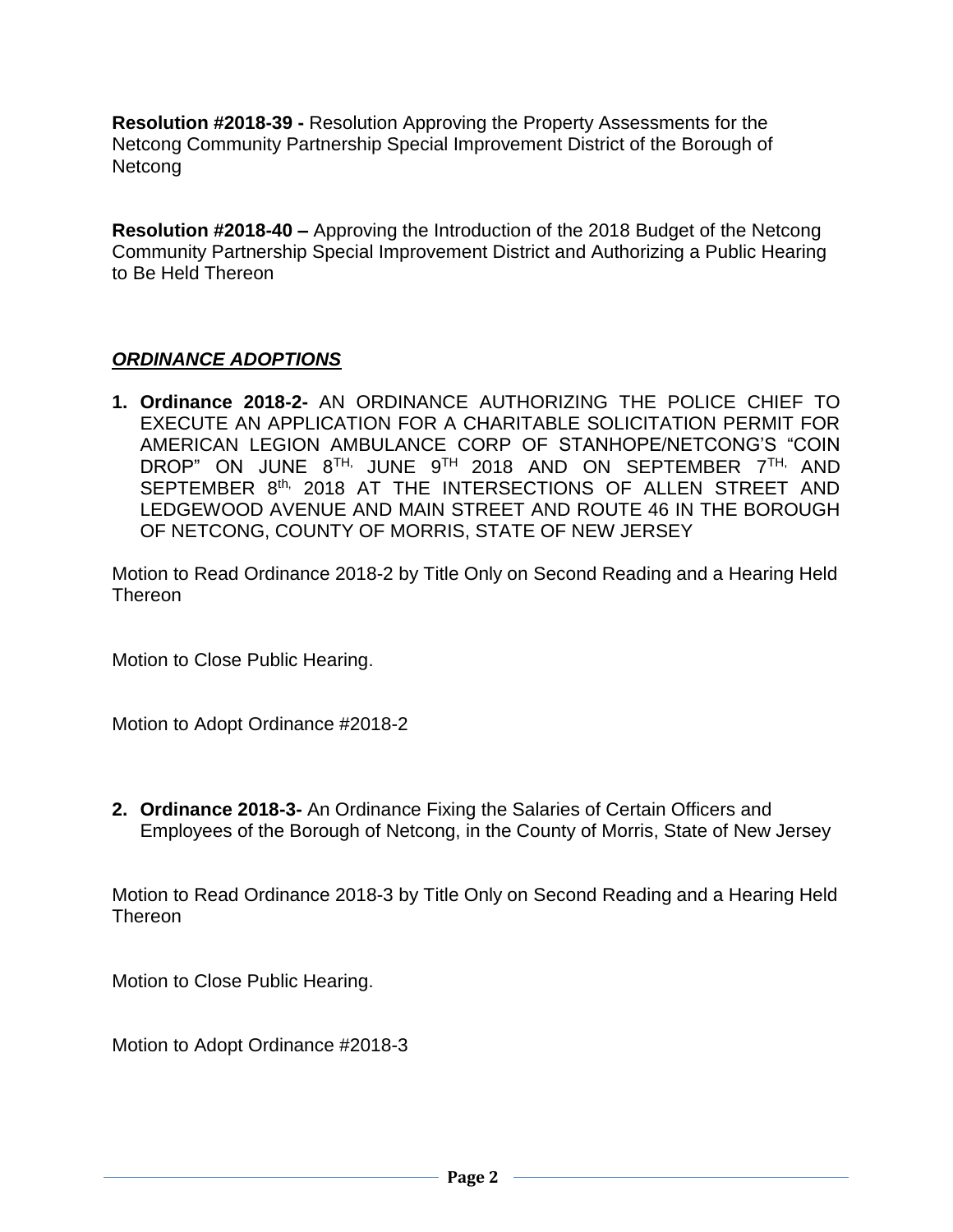**3. Ordinance 2018-4-** AN ORDINANCE TO AMEND THE REVISED GENERAL ORDINANCES OF THE BOROUGH OF NETCONG BY THE INCLUSION OF A NEW CHAPTER 56 TO BE ENTITLED "PUBLIC WORKS DEPARTMENT

Motion to Read Ordinance 2018-4 by Title Only on Second Reading and a Hearing Held Thereon

Motion to Close Public Hearing.

Motion to Adopt Ordinance #2018-4

#### *CORRESPONDENCE*

None

#### *BOROUGH ADMINISTRATOR REPORT*

#### *COMMITTEE REPORTS*

| Finance & Insurance:                                                                     | E. Still     | J. Sylvester |
|------------------------------------------------------------------------------------------|--------------|--------------|
| Economic Development:                                                                    | R. Hathaway  | E. Still     |
| <b>Public Safety:</b><br>(Police, Fire, Rescue)                                          | J. Sylvester | E. Koster    |
| Dept. of Public<br>Works & Utilities:                                                    | E. Koster    | R. Hathaway  |
| Recreation:                                                                              | J. Albensi   | T. Laureys   |
| <b>Public Services:</b><br>(Human Services<br>Recycling & Solid<br><b>Waste Disposal</b> | T. Laureys   | J. Albensi   |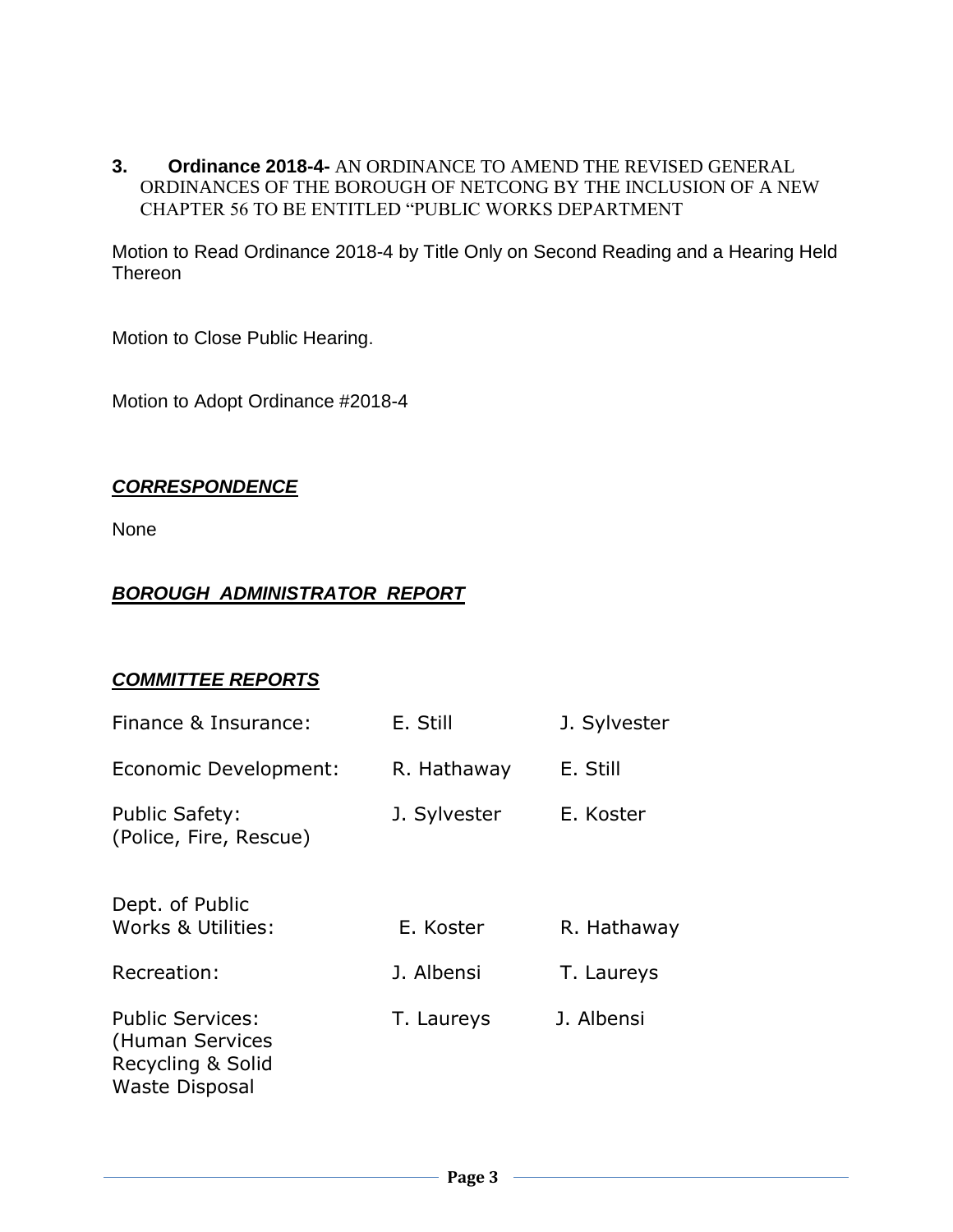## *OLD BUSINESS*

None

#### *NEW BUSINESS*

None

### *PRIVILEGE OF THE FLOOR TO THE COUNCIL*

#### *MAYOR'S COMMENTS*

#### *RESOLUTIONS*

**1. Resolution #2018- 41-** To Award a Contract to HRS Drilling Co., Inc. for the Rehabilitation of Well No. 2 in the Borough of Netcong, Morris County, New Jersey

**2.Resolution #2018- 42**-To Redeem Tax Sale Certificate 17-00009 Hodge – 24 Railroad Ave.

**3.Resolution #2018- 43**-Expressing Its Opposition to Proposed Legislation to Permit the Recreational Use of Marijuana in the State of New Jersey

**4.Resolution #2018- 44**-Authorizing a Professional Services Contract with Gail N. McKenna, CPG.CHMM and LSRP of Care Environmental Remediation Services, Inc. for the Closure of a Single Regulated Oil Water Separator Waste Oil Underground Storage Tank at the Borough's DPW Facility

**5.Resolution #2018- 45**-To Designate Netcong Borough as a Stigma Free Community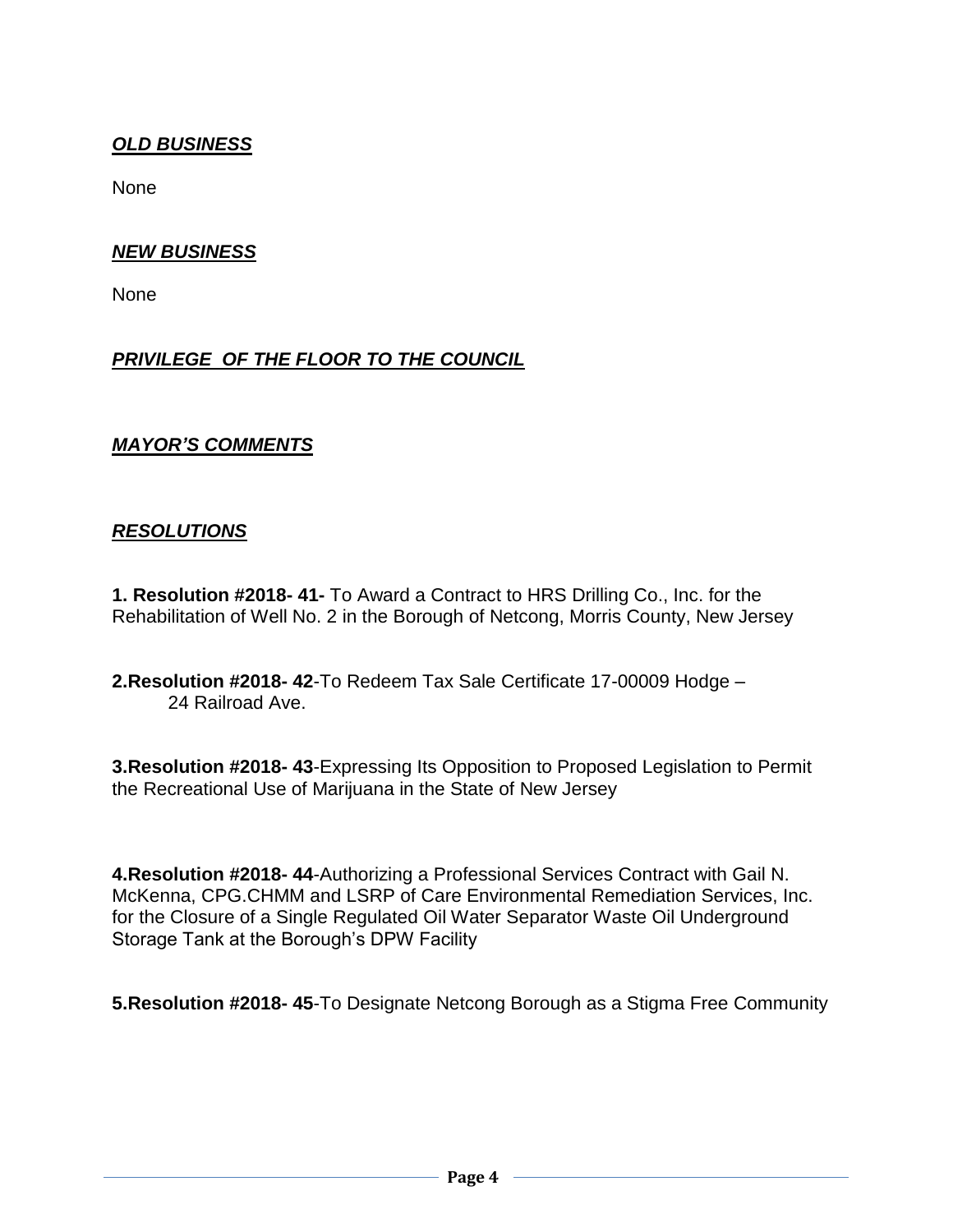**6.Resolution #2018- 46**-To Redeem Tax Sale Certificate 15-00004 Carlson – 108 Stoll St.

**7.Resolution #2018- 47**-Authorizing the Award of a Contract to M Sky Construction Corporation for the Railroad Avenue and Marc Court Street Improvements Project-Phase 2, Located in the Borough of Netcong

## *ORDINANCE INTRODUCTIONS*

**1. Ordinance 2018-5 -** Ordinance to Exceed the Municipal Budget Appropriation Limits and to Establish a Cap Bank

Motion to Introduce Ordinance #2018-5- and Read by Title Only.

Motion to Pass Ordinance #2018-5 on First Reading.

**2. Ordinance 2018- 6-** To Amend Chapter 54 "Police Department" of the Revised General Ordinances of the Borough of Netcong Related to Requisites for Appointment and Promotion in the Department

Motion to Introduce Ordinance #2018-6- and Read by Title Only.

Motion to Pass Ordinance #2018-6 on First Reading.

**3. Bond Ordinance 2018- 7** - BOND ORDINANCE TO AUTHORIZE THE MAKING OF VARIOUS PUBLIC IMPROVEMENTS AND THE ACQUISITION OF NEW COMMUNICATION AND SIGNAL SYSTEMS EQUIPMENT AND A NEW AUTOMOTIVE VEHICLE, INCLUDING ORIGINAL APPARATUS AND EQUIPMENT, IN, BY AND FOR THE BOROUGH OF NETCONG, IN THE COUNTY OF MORRIS, STATE OF NEW JERSEY, TO APPROPRIATE THE SUM OF \$355,000 TO PAY THE COST THEREOF, TO MAKE A DOWN PAYMENT, TO AUTHORIZE THE ISSUANCE OF BONDS TO FINANCE SUCH APPROPRIATION AND TO PROVIDE FOR THE ISSUANCE OF BOND ANTICIPATION NOTES IN ANTICIPATION OF THE ISSUANCE OF SUCH BONDS.

Motion to Introduce Bond Ordinance #2018-7- and Read by Title Only.

Motion to Pass Bond Ordinance #2018-7- on First Reading.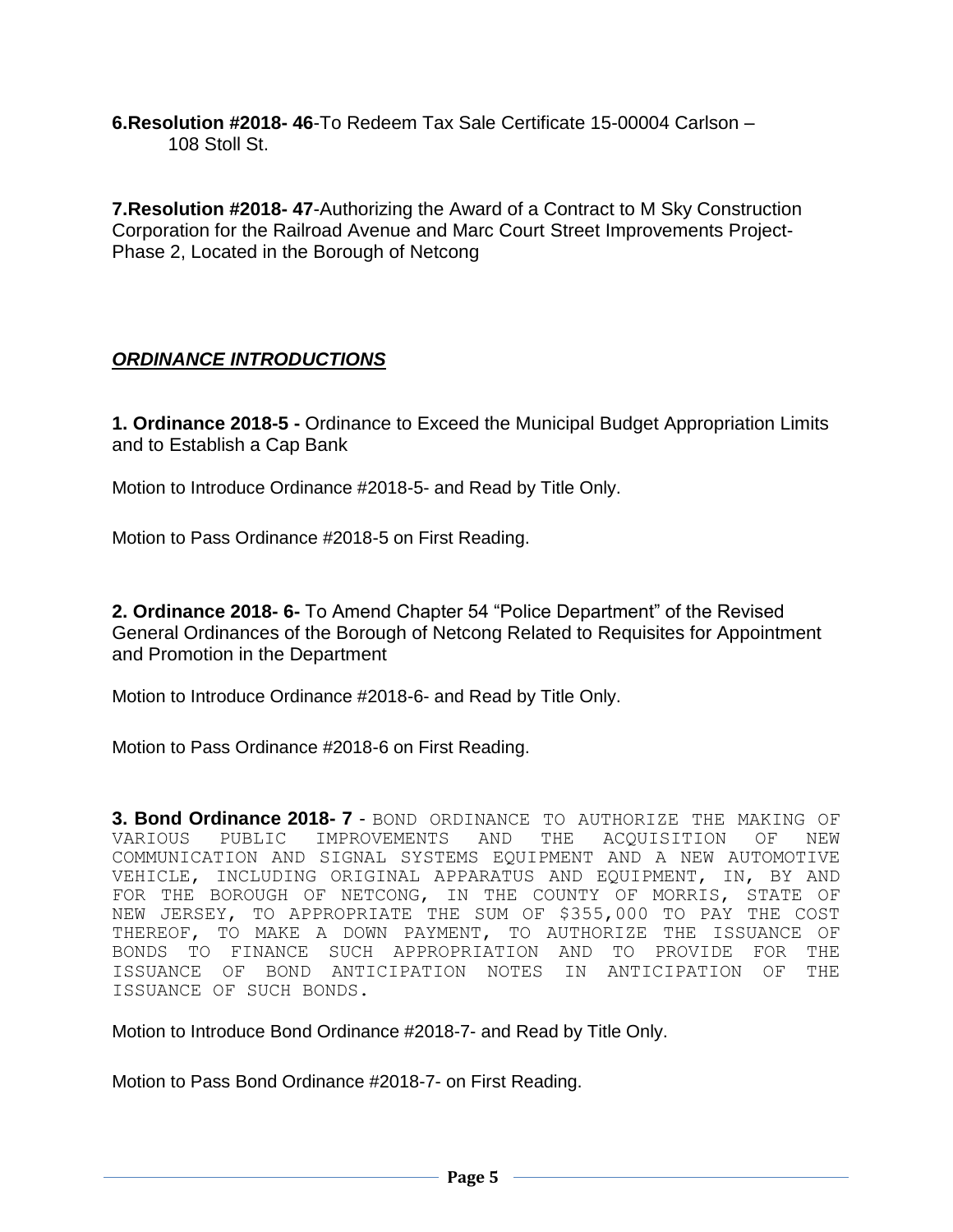**4. Bond Ordinance 2018- 8** - BOND ORDINANCE TO AUTHORIZE THE MAKING OF VARIOUS PUBLIC IMPROVEMENTS IN, BY AND FOR THE BOROUGH OF NETCONG, IN THE COUNTY OF MORRIS, STATE OF NEW JERSEY, TO APPROPRIATE THE SUM OF \$550,000 TO PAY THE COST THEREOF, TO APPROPRIATE STATE GRANTS, TO AUTHORIZE THE ISSUANCE OF BONDS TO FINANCE SUCH APPROPRIATION AND TO PROVIDE FOR THE ISSUANCE OF BOND ANTICIPATION NOTES IN ANTICIPATION OF THE ISSUANCE OF SUCH BONDS.

Motion to Introduce Bond Ordinance #2018-8- and Read by Title Only.

Motion to Pass Bond Ordinance #2018-8- on First Reading.

**5. Capital Ordinance 2018-9 -** CAPITAL ORDINANCE OF THE BOROUGH OF NETCONG, IN THE COUNTY OF MORRIS, NEW JERSEY AUTHORIZING THE ACQUISITION OF A BACKHOE IN, BY AND FOR THE SEWER UTILITY OF THE BOROUGH, APPROPRIATING THEREFOR THE SUM OF \$100,000 AND PROVIDING THAT SUCH SUM SO APPROPRIATED SHALL BE RAISED FROM THE SEWER UTILITY CAPITAL IMPROVEMENT FUND.

Motion to Introduce Capital Ordinance #2018-9- and Read by Title Only.

Motion to Pass Capital Ordinance #2018-9 on First Reading.

**6. Capital Ordinance 2018-10 -** CAPITAL ORDINANCE OF THE BOROUGH OF NETCONG, IN THE COUNTY OF MORRIS, NEW JERSEY AUTHORIZING THE REFURBISHMENT OF WELL NO. 5 IN, BY AND FOR THE WATER UTILITY OF THE BOROUGH, APPROPRIATING THEREFOR THE SUM OF \$40,000 AND PROVIDING THAT SUCH SUM SO APPROPRIATED SHALL BE RAISED FROM THE WATER UTILITY CAPITAL IMPROVEMENT FUND.

Motion to Introduce Capital Ordinance #2018-10- and Read by Title Only. Motion to Pass Capital Ordinance #2018-10 on First Reading.

*INTRODUCTION OF THE 2018 BUDGET*

**Resolution #2018-48** – Introduction of the 2018 Municipal Budget

**Resolution #2018-49** – Resolution for Self – Examination of the 2018 Budget